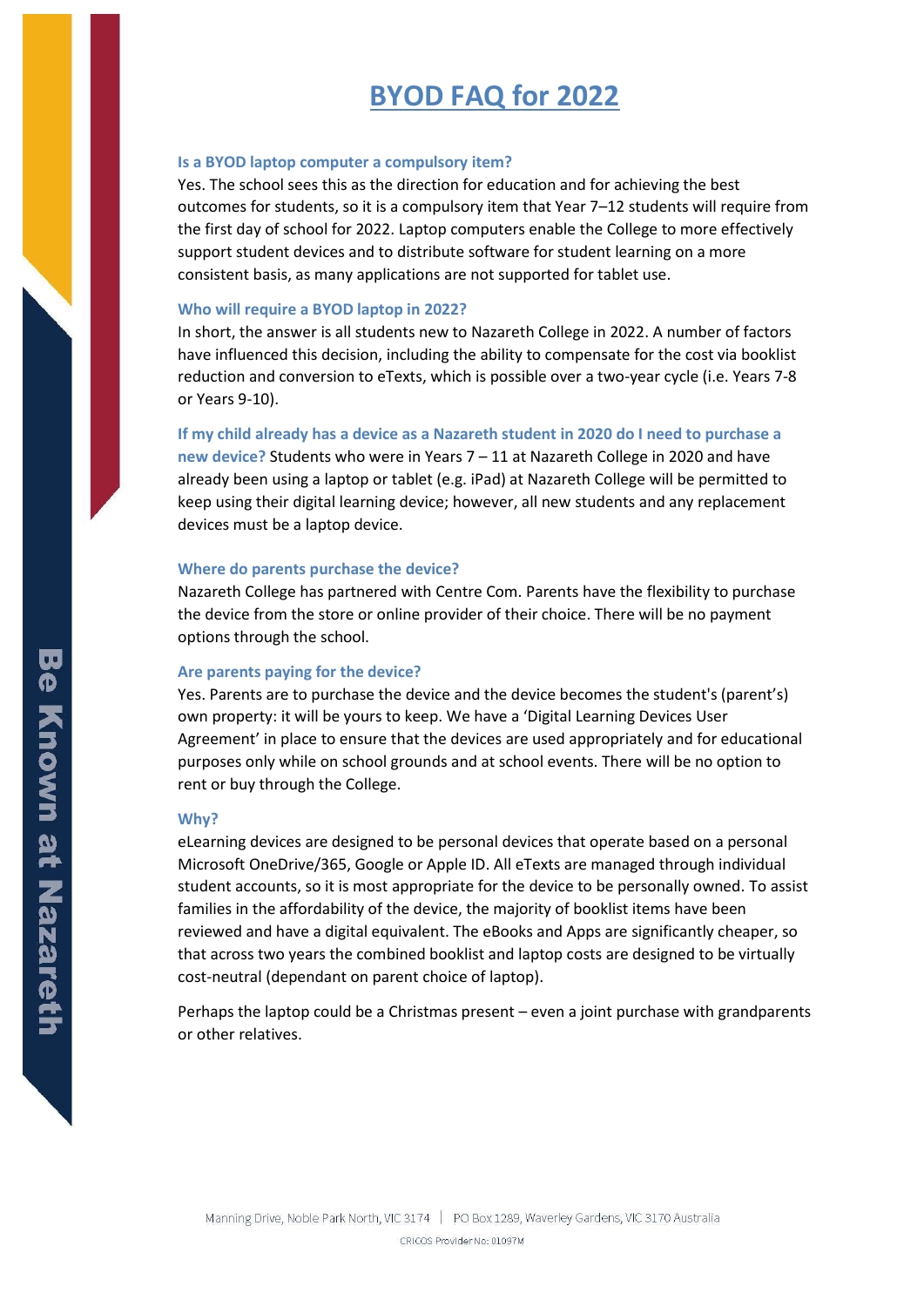# **What support will Nazareth College supply for the device?**

To support student learning with their BYOD Laptop, the College provides:

- Wireless connectivity throughout the College
- School internet filtering
- Access to the Microsoft Office 365 suite (including Outlook Email, Word, PowerPoint, Excel, Publisher, and more), school-provided email, and Google Drive
- Access to SIMON Learning Management System for morning notices, timetable, reports and more

#### **What is needed in terms of device?**

The minimum requirements for an appropriate BYOD device depend on the chosen type of device:

| Type of device:                    | Laptop                                | <b>Hybrid</b>                         |
|------------------------------------|---------------------------------------|---------------------------------------|
|                                    |                                       | (e.g. Microsoft Surface Pro)          |
| Screen size:                       | 13" (33cm) screen size or larger      | 13" (33cm) screen size or larger      |
| <b>Processing memory</b><br>(RAM): | 8 GB minimum                          | 8 GB minimum                          |
| <b>Storage memory:</b>             | 250GB (laptop)                        | 250GB (laptop)                        |
| <b>Wireless compatibility:</b>     | 802.11 b/ac                           | 802.11 b/ac                           |
|                                    | Must have a Network Card              | Must have a Network Card              |
| <b>Battery:</b>                    | At least 6 hours of sustained battery | At least 6 hours of sustained battery |
|                                    | usage                                 | usage                                 |
| <b>Operating System</b>            | Windows 10 or Latest MacOS            | Windows 10 or Latest MacOS            |
| <b>Unsupported</b>                 | iPads, Tablets,                       | iPads, Tablets,                       |
| <b>Devices</b>                     | <b>Netbooks and</b>                   | <b>Netbooks and</b>                   |
|                                    | <b>Chromebooks</b>                    | <b>Chromebooks</b>                    |
|                                    |                                       |                                       |

# **An updated and preferred list of Devices can be found by registering at <https://eduportal.centrecom.com.au/Account/SignIn> School ID: NCNP3174**

Please note that the laptops with smaller screens are not sufficient, as the much smaller screen size severely compromises the ability to effectively navigate the eTexts and other resources.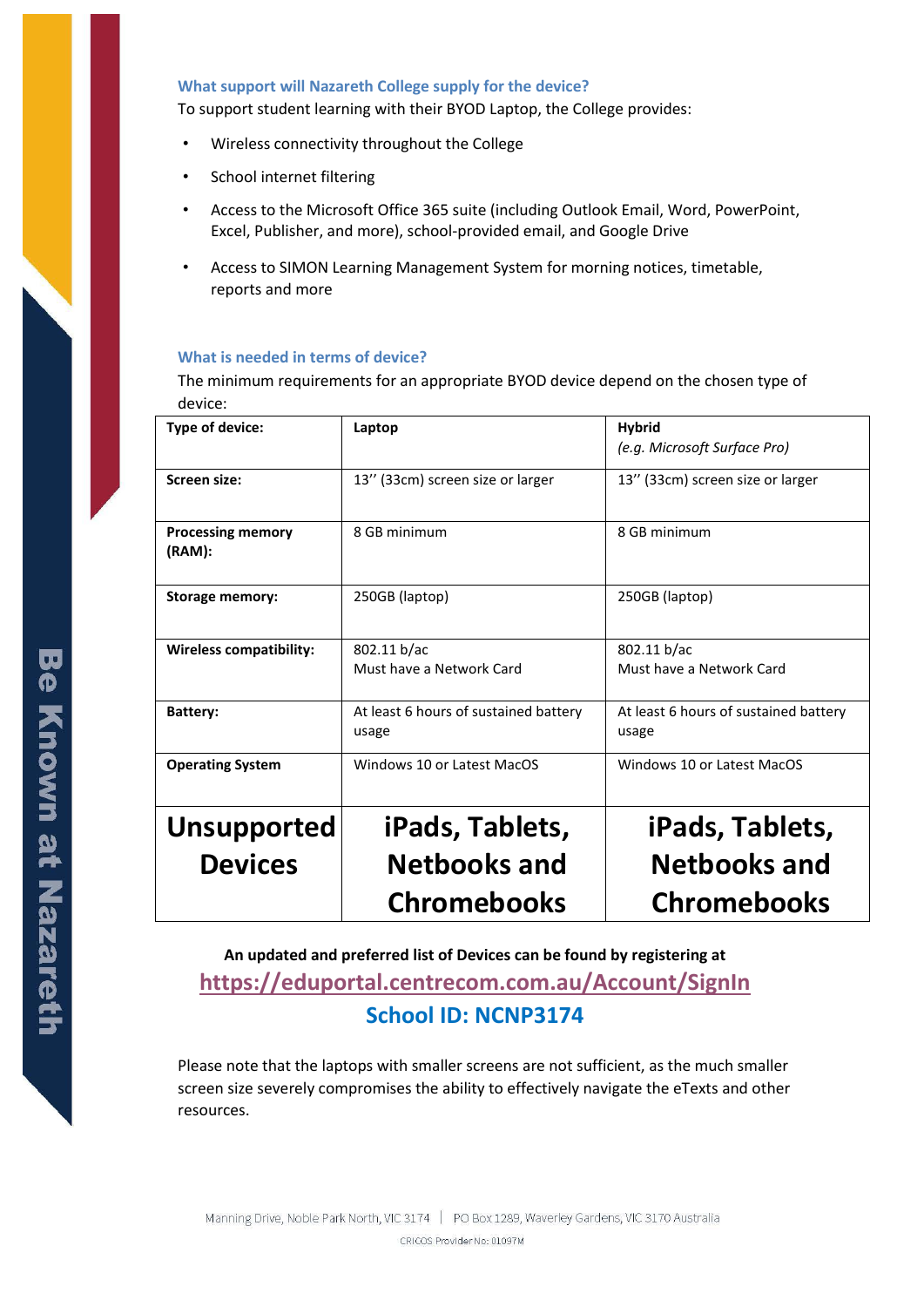#### **When do students need the device?**

The College now has the student profile enrolment ready and the e-texts will be available for downloading from late-January 2022 (Campion will email parents with instructions), so that the student e-texts will be ready for classroom use from the first school day of 2022. Ideally, all students should have their device by early January 2022 to enable the setup of the device (from home) and to allow some time for students to get used to the device before bringing it to the learning environment.

# **What type of physical protection is required?**

Nazareth College requires all student laptops to be well-protected with a sturdy case that protects all parts of the casing and screen, students should have either a padded sleeve or a shoulder bag for their device.

If a student already has a device, it is important to understand that a sturdy case / sleeve / bag is compulsory. Students who arrive on the first day without suitably sturdy protection for carrying their device between classes will be required to purchase one. Think of it as part of the uniform.

#### **We already have an older device at home: do we need to upgrade?**

Laptops are generally expected to last for 3 years, but all devices may be suitable for longer periods providing their speed and storage remains optimal for learning (and meets the minimum requirements specified above).

## **Can the device be engraved for Security purposes?**

It is best to consult with the manufacturer or place of purchase to ensure that you do not void the warranty if you want to do this when you purchase the device.

#### **Do we still have to buy textbooks and stationery?**

YES, you have the option to buy several physical texts, stationery and eTexts (all purchased by parents via Campion booklist).

At this stage, not all text books used in our Curriculum are available in electronic format; however, the number of textbooks has been significantly reduced by Nazareth due to eText bundles. For most eTexts, parents also have the option of purchasing a physical, printed copy (usually at an additional cost).

# **How and when will students get eTexts, eBooks and school-supplied software?**

eText and eBook links are emailed by Campion to the student's Nazareth College email address. Students will not have to hand over their devices to anyone to get any materials or software but they will need to agree to some terms and conditions as specified in the '**Digital Learning Devices User Agreement**' in order to use the school Wi-Fi network to download items.

#### **What can students have on their device?**

While the BYOD device is being utilized as a learning tool, we recognise it is also a personal device. School-required resources will not fill the device, and students can put other apps and software on it, within the limits of the Digital Learning Devices User Agreement.

Students will need to ensure there is enough room for all the educational materials first. As an example, Nazareth College will not be sympathetic if a student cannot get the Maths book on their device because there are too many personally saved videos or games.

Students will need to ensure that the content is appropriate for school and they will need to make sure that whatever is on their device is used only at appropriate times.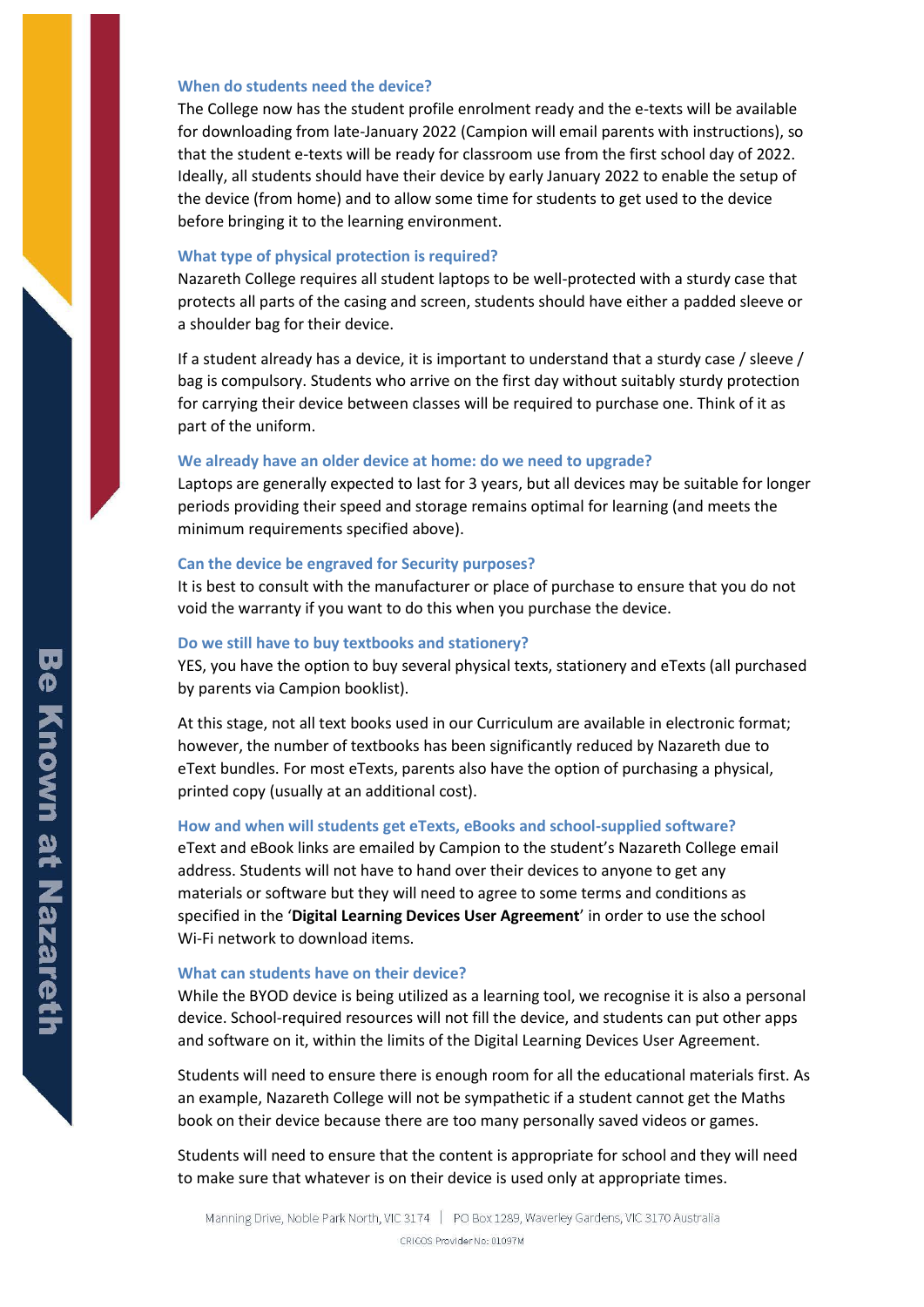Students will be required to sign the '**Digital Learning Devices User Agreement'** about the use of their BYOD device and other eLearning resources before they are allowed to access the network. Nazareth College will expect that students follow the terms to which they have agreed. The agreement is currently available to parents vi[a PAM.](http://pam.nazareth.vic.edu.au/)

#### **Is there technical support for the devices?**

Yes, but the College is only able to provide support primarily for network access and some software / e-text issues.

The College is not a device repairer and not recognized as such by manufacturers for this purpose. You will need to organise your own hardware and warranty repairs through your place of purchase or recommended repairer as listed in your device warranty.

#### **What happens if the device is damaged or lost?**

With the device being owned by the student, and not the school, it cannot be covered by the College insurance policy. It needs to be covered by your own contents insurance policy. You should investigate this with your insurer if you wish to insure the device (highly recommended by the College).

# **Is there an agreement I need to sign before my child can use the device at school?**

Yes. As part of the program, parents and students will need to agree to the terms of the '**Digital Learning Devices User Agreement**' before a device will be permitted to access the College network and be brought to classes.

#### **What if we decide we want a higher model device?**

Families are welcome to purchase a device that exceeds the minimum requirements if they wish.

# **Do we have to pay for all software and Apps that the school wants my child to**

**have?** The simple answer is Yes *(via Composite subject levy)*, although the school provides access to the Microsoft Office 365 Suite and Google Suite.

As part of the eLearning package the school will provide students with access to a set of core software and/or Apps and other software/Apps deemed necessary for the students' study purposes. The cost of these is included in the Composite subject levy.

Instructions for installation of the Office 365 suite are distributed to students via SIMON and can be accessed by parents through the 'Nazareth College BYOD-Office 365' file in the PAM Knowledge Banks in th[e eLearning folder.](https://pam.nazareth.vic.edu.au/WebModules/KnowledgeBanks/Default.aspx?id=5)

#### **Are there any controls over what my child can and can't use on their laptop?**

The College upgraded our wireless and network infrastructure to provide students with a Wi-Fi network capable of handling hundreds of users at once. As part of this upgrade, the College has installed CyberHound, a powerful Next Generation (level 7) Firewall that operates at the top level of the OSI network model and gives a complete view of the College's internet activity, to control and filter everything that is accessed via any 1:1 student device. Students misusing their device can instantly be identified and disconnected from the network and parents are informed of any student breaches and action taken as a consequence.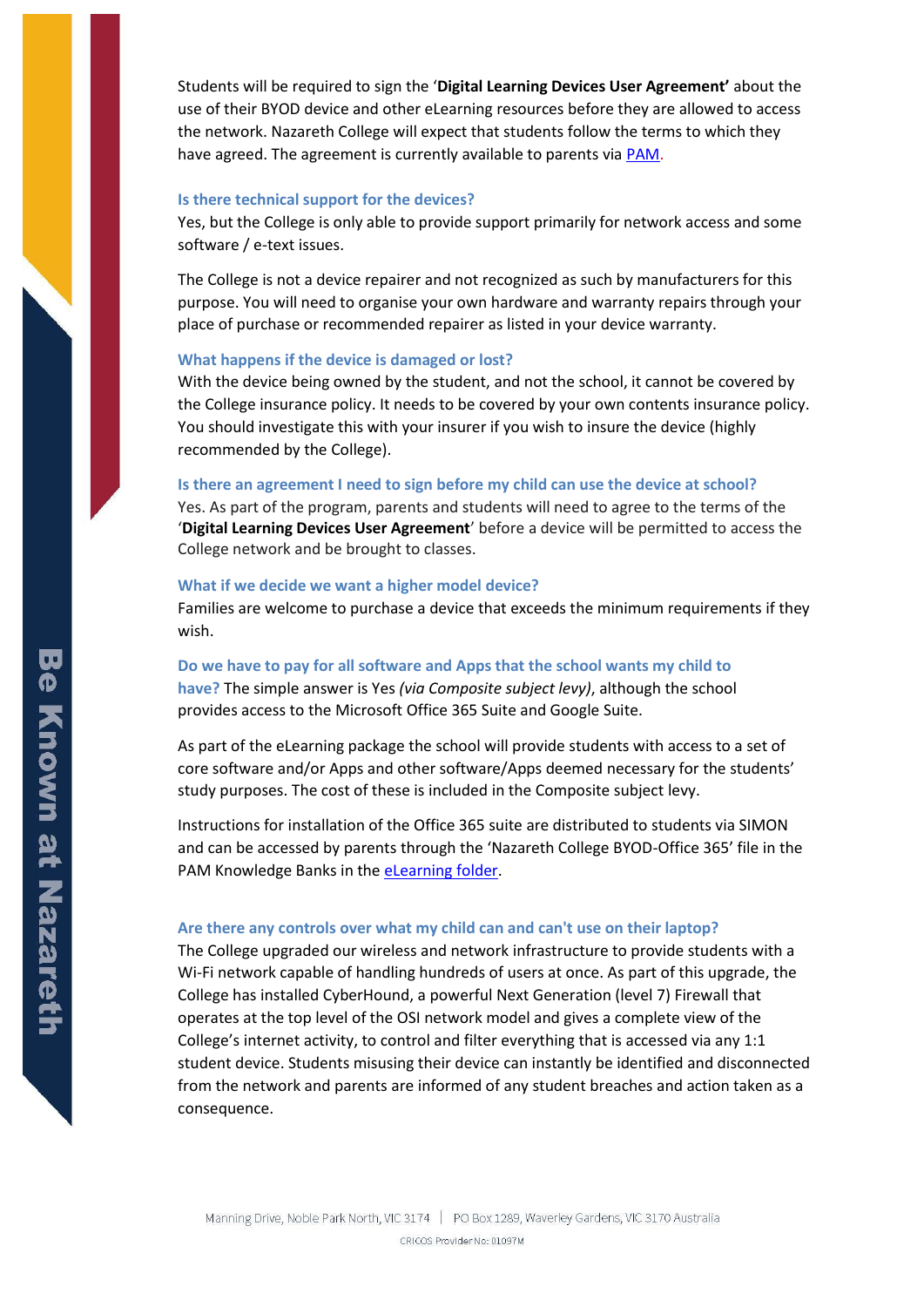#### **Can you open and edit Word, Excel and PowerPoint documents on all devices?**

Thanks to the College-provided Office 365 suite and Google Accounts for each student, every student has free access to an unlimited amount of Google Drive storage and the complete Office 365 Suite and Google Suite.

**The Office 365 suite includes** Microsoft Word, PowerPoint, Excel, Publisher, Outlook and more**, and can be accessed both on the student device and online.** Instructions for installation of the Office 365 suite are distributed to students via SIMON and can be accessed by parents through the 'Nazareth College BYOD-Office 365' file in the PAM Knowledge Banks in th[e eLearning folder.](https://pam.nazareth.vic.edu.au/WebModules/KnowledgeBanks/Default.aspx?id=5)

Google Suite apps can convert Word (into Google Docs), Excel (into Google Sheets) and PowerPoint (into Google Slides) which can then be accessed on any device, anywhere, as they are web-based applications. The Google Suite applications also have the great advantage of allowing student-student and teacher/student access to the same document to enable collaboration and teacher feedback.

# **What if I can't get Wi-Fi at home?**

Most e-texts also come as PDF versions so students will still be able to complete homework, and families will also have the option of purchasing a physical, printed copy of most texts through the booklist (at an additional cost). In addition, the College Resource Centre is open both before and after school for students, and all local libraries also have free Wi-Fi access.

# **Will students be able to charge their devices at school?**

Students are required to bring their device to school fully charged each day. Due to Occupational Health & Safety concerns, students are not permitted to charge their device in any classroom. There is a dedicated charging station in the College Resource Centre that students may use when not in class. The College accepts no liability for student devices when using the charging station, as the College does not own nor control the student power cable nor is the station monitored by staff.

#### **Will the students be able to use their devices in the school yard?**

No: the school encourages a balance of work and play. To ensure protection of BYOD devices from damage, they will be required to be secured in lockers during recess and lunch with their combination lock. Students are able to use the device in the Resource Centre at recess/lunch time and before/after school to complete school work.

#### **How will teachers provide feedback?**

There are a number of means by which feedback will occur. Teachers will provide most of their feedback via the SIMON Learning Management System using Continuous Reporting, which is accessible to parents via PAM. Teachers can also add notes to work and email it back to students, or directly into a shared document (when using Google Suite). Criteria sheets can be used and uploaded to SIMON for students. This encourages more *one-toone,* personalised feedback during the development stages of various pieces of work.